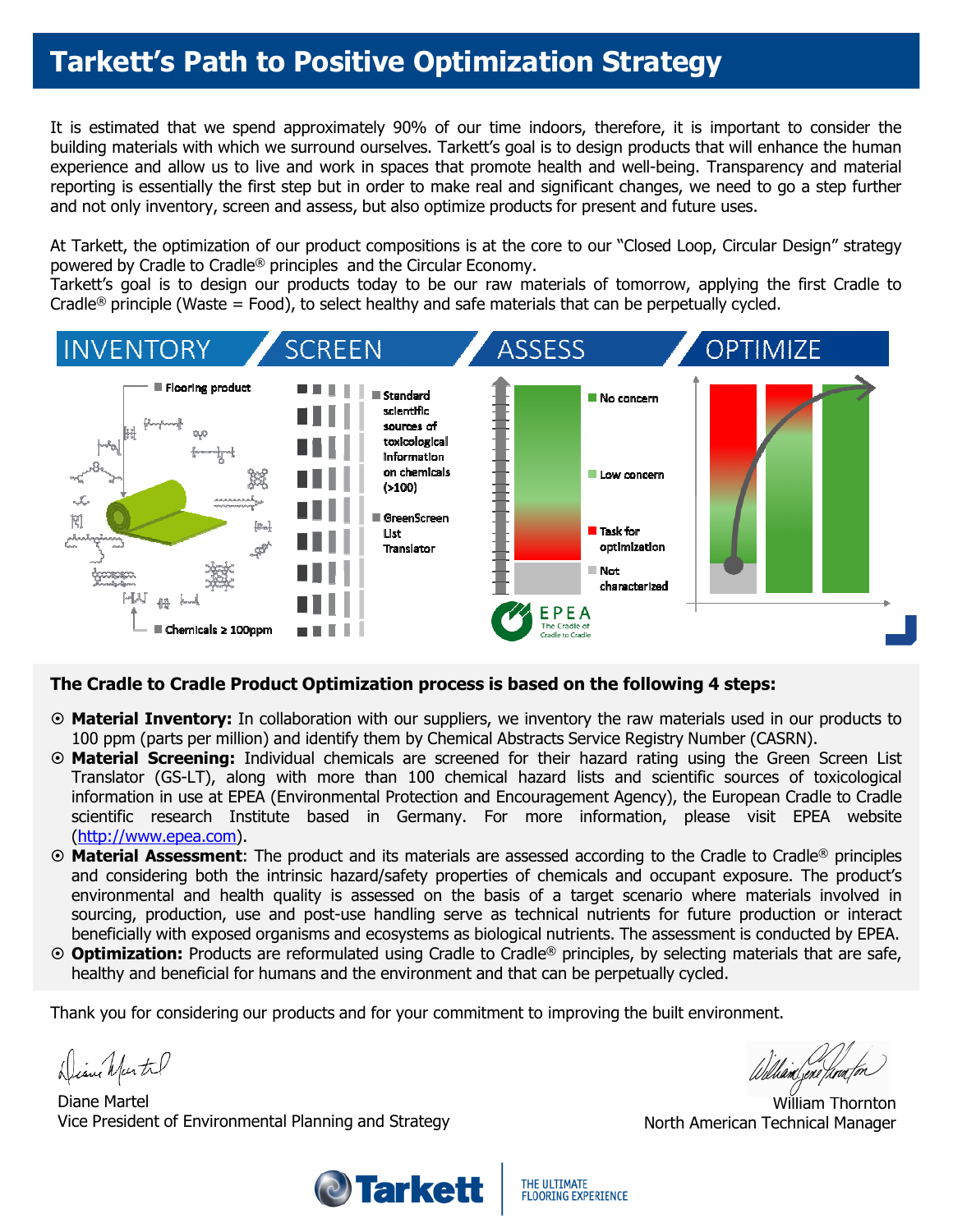

## **OMNISPORTS**

| <b>Issued to:</b>             | <b>TARKETT</b>                                                                                                                       |
|-------------------------------|--------------------------------------------------------------------------------------------------------------------------------------|
| <b>Product specifications</b> | Active uni, Compact 4 uni, Excel uni, Pureplay uni, Reference uni, Reference Multi-Use,<br>Speed uni, Training uni, Training 5.5 uni |
| Issue date:                   | 01.07.2020                                                                                                                           |
| <b>Expiration date:</b>       | 30.06.2022                                                                                                                           |
| <b>Evaluation threshold:</b>  | At least 100 ppm of the final product                                                                                                |
| <b>After-use scenario:</b>    | <b>TARKETT ReStart<sup>®</sup> Program</b>                                                                                           |
| <b>EPEA Registry No:</b>      | 39859.2                                                                                                                              |
| <b>MHS Version:</b>           | 2.0                                                                                                                                  |

| <b>FUNCTION</b>     | <b>CHEMICAL</b>                      | <b>CAS</b>     | <b>CONTENT</b> | <b>EPEA</b><br><b>RATING</b> | <b>COMMENT</b>                                                                                                                                                                                                                                                                                                                                                                                                                                                                                                                                                                                                     | <b>GS-LT</b><br>GS-BM(b) | <b>REACH</b> |
|---------------------|--------------------------------------|----------------|----------------|------------------------------|--------------------------------------------------------------------------------------------------------------------------------------------------------------------------------------------------------------------------------------------------------------------------------------------------------------------------------------------------------------------------------------------------------------------------------------------------------------------------------------------------------------------------------------------------------------------------------------------------------------------|--------------------------|--------------|
| Polymer             | Polyvinylchloride*                   | 9002-86-2      | $35 - 50%$     |                              | Transitional use of PVC is tolerated in durable<br>applications designed with safe materials and a<br>collection and recycling program in place <sup>(a)</sup> .<br>Tarkett provides a take back guarantee after use<br>within the ReStart® reclaiming program. Vinyl<br>chloride content is below 1 ppm in purchased<br>products.                                                                                                                                                                                                                                                                                 | $LT-P1$                  | ✓            |
|                     | Polymerization<br>additives*         | Proprietary 3  | $1 - 2%$       |                              | Polymerization additives are proprietary to<br>suppliers (estimated maximum amount based on<br>scientific literature data).                                                                                                                                                                                                                                                                                                                                                                                                                                                                                        | N.I.                     | $\checkmark$ |
|                     | Calcium Carbonate*                   | 1317-65-3      |                |                              | Fillers consist of calcium carbonate of virgin and                                                                                                                                                                                                                                                                                                                                                                                                                                                                                                                                                                 | LT-UNK                   | $\checkmark$ |
|                     | Magnesium Carbonate                  | 13717-00-5     | 20-40%         |                              | recycled origin and other mineral components of<br>the former PVC use. Natural minerals with low<br>levels of quartz. No concern in the finished                                                                                                                                                                                                                                                                                                                                                                                                                                                                   | LT-UNK                   | $\checkmark$ |
| <b>Filler</b>       | Aluminium hydroxide*                 | 21645-51-2     |                |                              |                                                                                                                                                                                                                                                                                                                                                                                                                                                                                                                                                                                                                    | BM <sub>2</sub>          | $\checkmark$ |
|                     | Glass fibres*                        | 65997-17-3     | < 0.4%         |                              |                                                                                                                                                                                                                                                                                                                                                                                                                                                                                                                                                                                                                    | LT-UNK                   | $\checkmark$ |
|                     | Quartz*                              | 14808-60-7     | < 0.5%         |                              | product.                                                                                                                                                                                                                                                                                                                                                                                                                                                                                                                                                                                                           | $LT-1$                   | $\checkmark$ |
| <b>Plasticizers</b> | Diisonylcyclohexane<br>$(DINCH)*$    | 166412-78-8    |                |                              | Alternatives to phthalate plasticizers. DINCH is<br>produced by hydrogenation of DINP with thus<br>modified properties. No toxicity identifiable,<br>especially no mutagenicity, carcinogenicity or<br>reproductive toxicity observed in animal tests.<br>Capacity of MINCH (primary metabolic product<br>of DINCH) to interfere with the metabolism and<br>differentiation of adipocytes in in-vitro<br>experiments was assumed in 2015 but<br>convincingly refuted in more recent scientific<br>publications. DBT is an equivocal sensitizer. No<br>concern expected with DBT and its synthesis<br>impurity MBT. | LT-UNK                   | $\checkmark$ |
|                     | Dibutyl terephthalate<br>$(DBT)*$    | 1962-75-0      |                |                              |                                                                                                                                                                                                                                                                                                                                                                                                                                                                                                                                                                                                                    | N.I.                     | $\checkmark$ |
|                     | Bis(2-ethylhexyl)adipate<br>(DEHA)   | $103 - 23 - 1$ |                |                              |                                                                                                                                                                                                                                                                                                                                                                                                                                                                                                                                                                                                                    | $LT-P1$                  | $\checkmark$ |
|                     | Tributyl O-acetylcitrate<br>$(TBC)*$ | 77-90-7        | 18 - 30%       |                              |                                                                                                                                                                                                                                                                                                                                                                                                                                                                                                                                                                                                                    | $LT-P1$                  | $\checkmark$ |
|                     | Methyl butyl<br>terephthalate (MBT)  | 52392-55-9     |                |                              |                                                                                                                                                                                                                                                                                                                                                                                                                                                                                                                                                                                                                    | N.I.                     | $\checkmark$ |
|                     | Methylisonylcyclohexane<br>(MINCH)   |                |                |                              |                                                                                                                                                                                                                                                                                                                                                                                                                                                                                                                                                                                                                    | N.I.                     | $\checkmark$ |
| Heat                | Soybean oil, epoxidized              | 8013-07-8      |                |                              |                                                                                                                                                                                                                                                                                                                                                                                                                                                                                                                                                                                                                    | $LT-P1$                  | $\checkmark$ |
|                     | Triisotridecyl phosphite             | 77745-66-5     |                |                              | Scavenger of hydrochloric acid (that may be                                                                                                                                                                                                                                                                                                                                                                                                                                                                                                                                                                        | $LT - P1$                | $\checkmark$ |
|                     | Triisodecyl phosphite                | 25448-25-3     | < 2%           |                              | formed during the flooring use period) with                                                                                                                                                                                                                                                                                                                                                                                                                                                                                                                                                                        | $LT-P1$                  | ✓            |
|                     | Zinc octanoate                       | 136-53-8       |                |                              | plasticizing effect.                                                                                                                                                                                                                                                                                                                                                                                                                                                                                                                                                                                               | $LT-P1$                  | $\checkmark$ |
| <b>Stabilizers</b>  | Potassium octanoate                  | 764-71-6       |                |                              | Zinc is essential trace element. Migration                                                                                                                                                                                                                                                                                                                                                                                                                                                                                                                                                                         | LT-UNK                   | ✓            |
|                     | Zinc neodecanoate, basic             | 84418-68-8     |                |                              | potential of the different components of the                                                                                                                                                                                                                                                                                                                                                                                                                                                                                                                                                                       | N.I.                     | ✓            |
|                     | Sodium octanoate                     | 1984-06-1      |                |                              | heat stabilization system is unknown.                                                                                                                                                                                                                                                                                                                                                                                                                                                                                                                                                                              | LT-UNK                   | $\checkmark$ |
|                     | Dibenzoylmethane                     | 120-46-7       |                |                              |                                                                                                                                                                                                                                                                                                                                                                                                                                                                                                                                                                                                                    | LT-UNK                   | ✓            |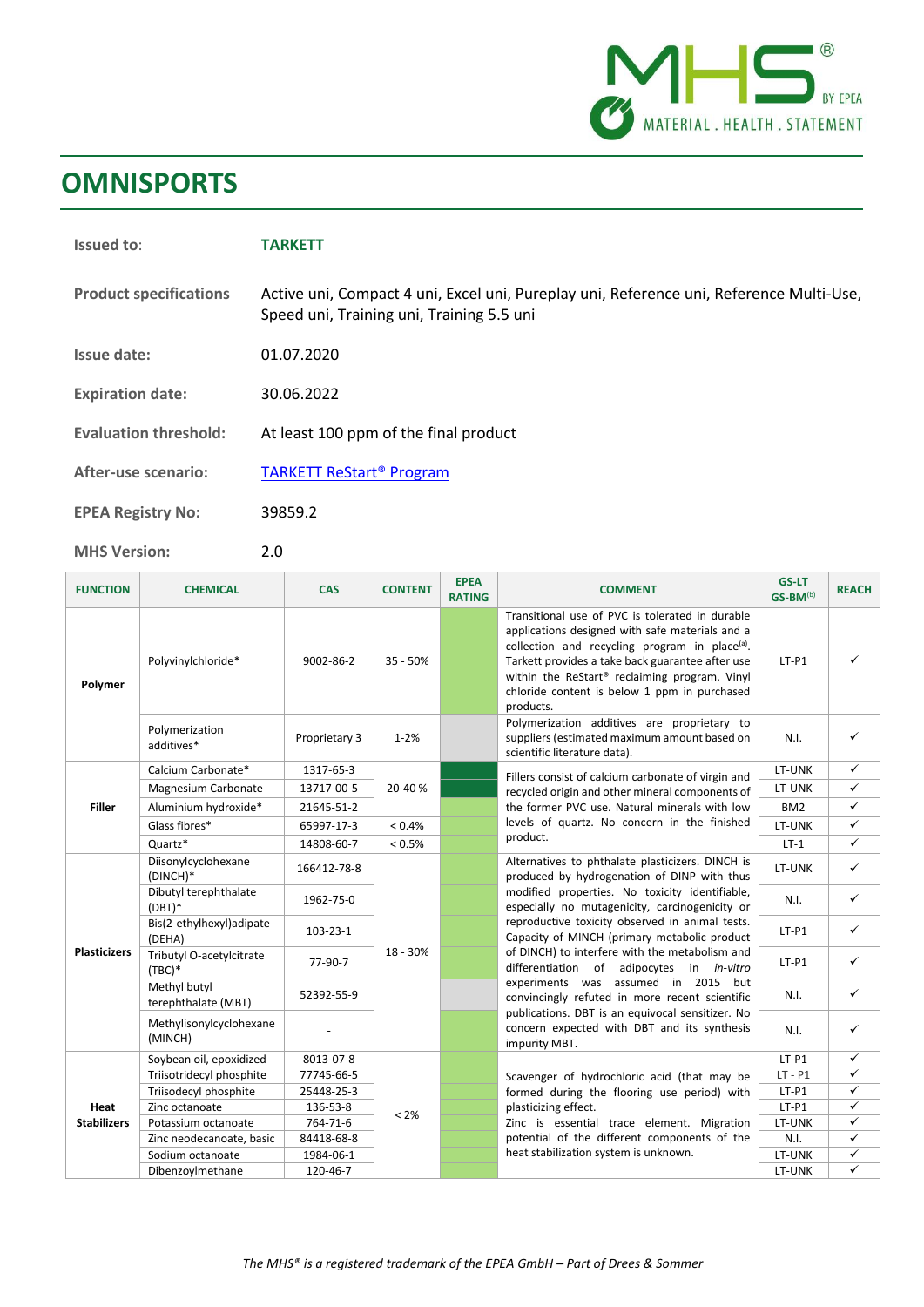| <b>FUNCTION</b>                        | <b>CHEMICAL</b>                                             | <b>CAS</b>    | <b>CONTENT</b> | <b>EPEA</b><br><b>RATING</b>                                                                                                                                                                    | <b>COMMENT</b>                                                                                                                                                                                                                                                                                                                                                                                  | <b>GS-LT</b><br>$GS-BM^{(b)}$ | <b>REACH</b> |
|----------------------------------------|-------------------------------------------------------------|---------------|----------------|-------------------------------------------------------------------------------------------------------------------------------------------------------------------------------------------------|-------------------------------------------------------------------------------------------------------------------------------------------------------------------------------------------------------------------------------------------------------------------------------------------------------------------------------------------------------------------------------------------------|-------------------------------|--------------|
| <b>Pigments</b>                        | Titanium dioxide*                                           | 1317-70-0     | < 0.5%         |                                                                                                                                                                                                 | Potential health issue related to dust inhalation<br>during mining/production of titanium dioxide.                                                                                                                                                                                                                                                                                              | $LT-1$                        | ✓            |
|                                        | Carbon black                                                | 12768-98-8    |                |                                                                                                                                                                                                 |                                                                                                                                                                                                                                                                                                                                                                                                 | BM1                           | ✓            |
|                                        | Other pigments*                                             | Proprietary 1 |                |                                                                                                                                                                                                 | No concern in finished product. Chlorinated                                                                                                                                                                                                                                                                                                                                                     | N.I.                          | ✓            |
|                                        |                                                             |               |                |                                                                                                                                                                                                 | pigments and pigments containing copper<br>represented among organic pigments                                                                                                                                                                                                                                                                                                                   | $LT-P1$                       | $\checkmark$ |
|                                        |                                                             | Proprietary 3 |                |                                                                                                                                                                                                 |                                                                                                                                                                                                                                                                                                                                                                                                 | N.I.                          | $\checkmark$ |
| Carrier                                | Nonwoven glass fibre<br>tissue                              | Proprietary 3 | < 1.2%         |                                                                                                                                                                                                 | The length of glass fibres exceeds 10 $\mu$ m. No<br>contribution of the formaldehyde-based binder<br>to formaldehyde emissions of the flooring<br>product                                                                                                                                                                                                                                      | LT-UNK                        | $\checkmark$ |
|                                        | Proprietary                                                 | Proprietary 2 |                |                                                                                                                                                                                                 |                                                                                                                                                                                                                                                                                                                                                                                                 | LT-UNK                        | ✓            |
|                                        | Melamine urea<br>formaldehyde resin                         | 25036-13-9    |                |                                                                                                                                                                                                 |                                                                                                                                                                                                                                                                                                                                                                                                 | LT-UNK                        | ✓            |
|                                        | Azodicarbonamide                                            | 123-77-3      |                |                                                                                                                                                                                                 | Azodicarbonamide has mutagenic potential and<br>is classified as substance of very high concern<br>(SVHC) in the EU for its strong sensitization<br>potential.<br>It decomposes, however, to toxicologically<br>benign air components during the application. It<br>is mentioned in this context but not counted in<br>the content figure, since it is absent as such in<br>Omnisport products. | LT-UNK                        | ✓            |
|                                        | Zinc oxide                                                  | 1314-13-2     |                |                                                                                                                                                                                                 |                                                                                                                                                                                                                                                                                                                                                                                                 | BM1                           | ✓            |
| Processing<br>aids,                    | Benzene, C10-13 alkyl<br>derivatives                        | 67774-74-7    |                |                                                                                                                                                                                                 |                                                                                                                                                                                                                                                                                                                                                                                                 | LT-UNK                        | $\checkmark$ |
|                                        | 2-(2-n-Butoxyethoxy)<br>ethanol                             | 112-34-5      | < 1.3%         |                                                                                                                                                                                                 |                                                                                                                                                                                                                                                                                                                                                                                                 | $LT-P1$                       | ✓            |
| additives,                             | Proprietary (other than<br>PVC polymerization<br>additives) | Proprietary 2 |                |                                                                                                                                                                                                 |                                                                                                                                                                                                                                                                                                                                                                                                 | N.I.                          | ✓            |
| and<br><b>impurities</b>               |                                                             |               |                |                                                                                                                                                                                                 |                                                                                                                                                                                                                                                                                                                                                                                                 | LT-UNK                        | ✓            |
|                                        |                                                             |               |                |                                                                                                                                                                                                 |                                                                                                                                                                                                                                                                                                                                                                                                 | $LT-P1$                       | ✓            |
|                                        |                                                             | Proprietary 3 |                |                                                                                                                                                                                                 |                                                                                                                                                                                                                                                                                                                                                                                                 | N.I.                          | ✓            |
|                                        | Not identifiable in the<br>recycled content*                |               | $< 1\%$        |                                                                                                                                                                                                 |                                                                                                                                                                                                                                                                                                                                                                                                 | N.I.                          | ✓            |
| Coating                                | Acrylic urethane polymer<br>dispersion                      | Proprietary 3 | < 0.5%         |                                                                                                                                                                                                 | Polyurethane acrylate coating chemistry that is<br>UV cured during application.                                                                                                                                                                                                                                                                                                                 | N.I.                          | $\checkmark$ |
| <b>THEREOF</b>                         |                                                             |               |                |                                                                                                                                                                                                 |                                                                                                                                                                                                                                                                                                                                                                                                 |                               |              |
| Content sourced from abundant minerals |                                                             |               | $40 - 76%$     | Fillers, glass fibre components as well as the chlorine part of PVC originate from<br>abundant mineral resources.                                                                               |                                                                                                                                                                                                                                                                                                                                                                                                 |                               |              |
|                                        | - Internal post-industrial source                           |               |                | Post-industrial PVC flooring and - to a minor extent - post-installation residues                                                                                                               |                                                                                                                                                                                                                                                                                                                                                                                                 |                               |              |
|                                        | (Reprocessed production output)                             |               | 10-25%         | reclaimed in the frame of Tarkett's ReStart® program build-up a recycled content                                                                                                                |                                                                                                                                                                                                                                                                                                                                                                                                 |                               |              |
| Recycled<br>content                    | - Post-installation / Pre-use source                        |               |                | with a composition representative of the composition of virgin products and a<br>chemical definition $\geq$ 98%. Recycled content is contributing to figures of chemicals<br>highlighted with * |                                                                                                                                                                                                                                                                                                                                                                                                 |                               |              |
|                                        | - Post-use source                                           |               |                |                                                                                                                                                                                                 |                                                                                                                                                                                                                                                                                                                                                                                                 |                               |              |
| <b>Biologically</b>                    | - Animal                                                    |               |                |                                                                                                                                                                                                 | Biological oils of undefined origin contribute to the figure for biologically renewable                                                                                                                                                                                                                                                                                                         |                               |              |
| renewable<br>content                   | - Vegetal                                                   |               | $0.5 - 1% -$   | content.                                                                                                                                                                                        |                                                                                                                                                                                                                                                                                                                                                                                                 |                               |              |

EPEA's rating methodology is based on the Cradle to Cradle approach with the European Precautionary principle. It is made in relation with a quality target, an after-use scenario and on the background of the specific supply chain materials used by the article's manufacturer. The assessment of hazard/safety properties of chemicals is made at the best of our knowledge at the date of MHS™ issue (more information in the "MHS development Guidance V2.0", link in the legend below). EPEA believes the data forth herein are accurate as of the date hereof. EPEA makes no warranty with respect thereto and expressly disclaims all liability for reliance thereon. Such data are offered solely for your consideration, investigation and verification.

**Dr. Peter Mösle Dr. Alain Rivière** Partner & Managing Director Scientific Supervisor Scientific Supervisor

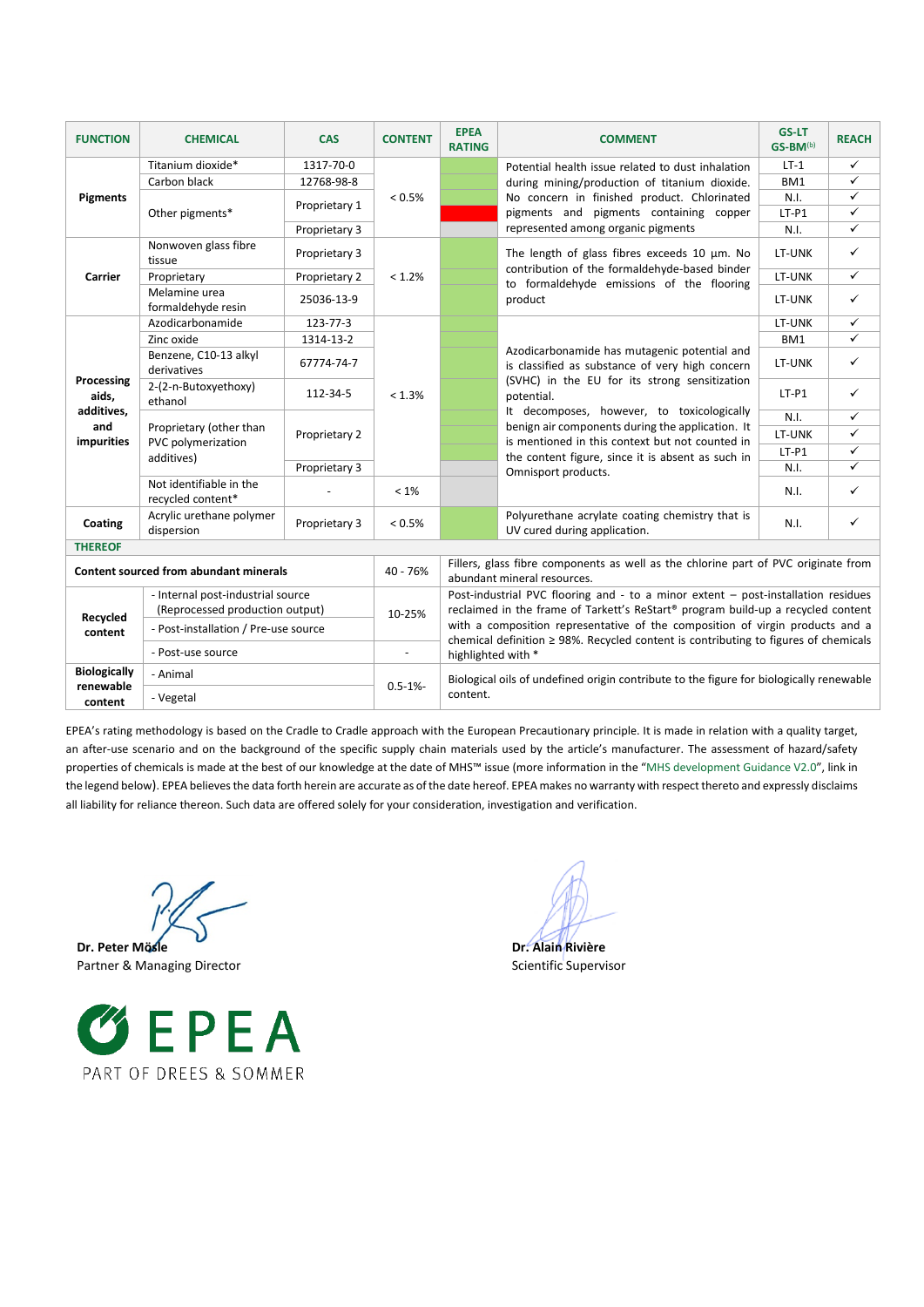### **Legend:**

| <b>FPFA RATING:</b> |
|---------------------|
| No concern          |
| Moderate concern    |
| High concern –      |
| Task for            |
| material            |
| optimization        |
| Unknown concern -   |
| Task for knowledge  |
| development         |
|                     |

### **EPEA REACH compliance: CS-LT<sup>(b)</sup> <b>GS-LT<sup>(b)</sup> GS-BM**<sup>(b)</sup>

✓: Substance is listed neither in Annex XIV nor in Annex XVII nor as SVHC and complies with European Union Regulation EC 1907/2006 applicable to this article. **XVII** or **XIV**: Substance listed in Annex XVII (Restriction) or Annex XIV (Authorisation) of REACH regulation applicable to this article **SVHC:** Substance of Very High Concern. Candidate for listing in Annex XIV (Authorization list) of REACH

Regulation at a concentration above 0.1% - : Not applicable due to missing CAS

**LT-1:** Chemical is found on an authoritative list of the most-toxic chemicals **LT-P1:** Chemical may be a serious hazard, but the confidence level is lower **LT-UNK**: Unknown (no data on List Translator Lists)

**BM1:** Avoid: Chemical of High Concern **BM2:** Use but search for Safer Substitutes **BM3:** Use but still opportunity for improvement **BM4:** Prefer: Safer Chemical **BMU:** "Unspecified"; insufficient data **N.I.** (No GS rating): Chemical is not listed in the source of GS and GS-LT ratings

(a) Please refer to **EPEA's position on PVC** and chlorine management

(b) GreenScreen List Translator Score and GreenScreen Benchmark Score according t[o Toxnot.](https://toxnot.com/) Proprietary 1, 2 or 3: Distinguishing between owners of information (se[e MHS Development Guidance V2.0\)](https://epea.com/fileadmin/user_upload/2.0_Leistungen/MHS_Guidance_document_V2.0___EPEA_2019.pdf)